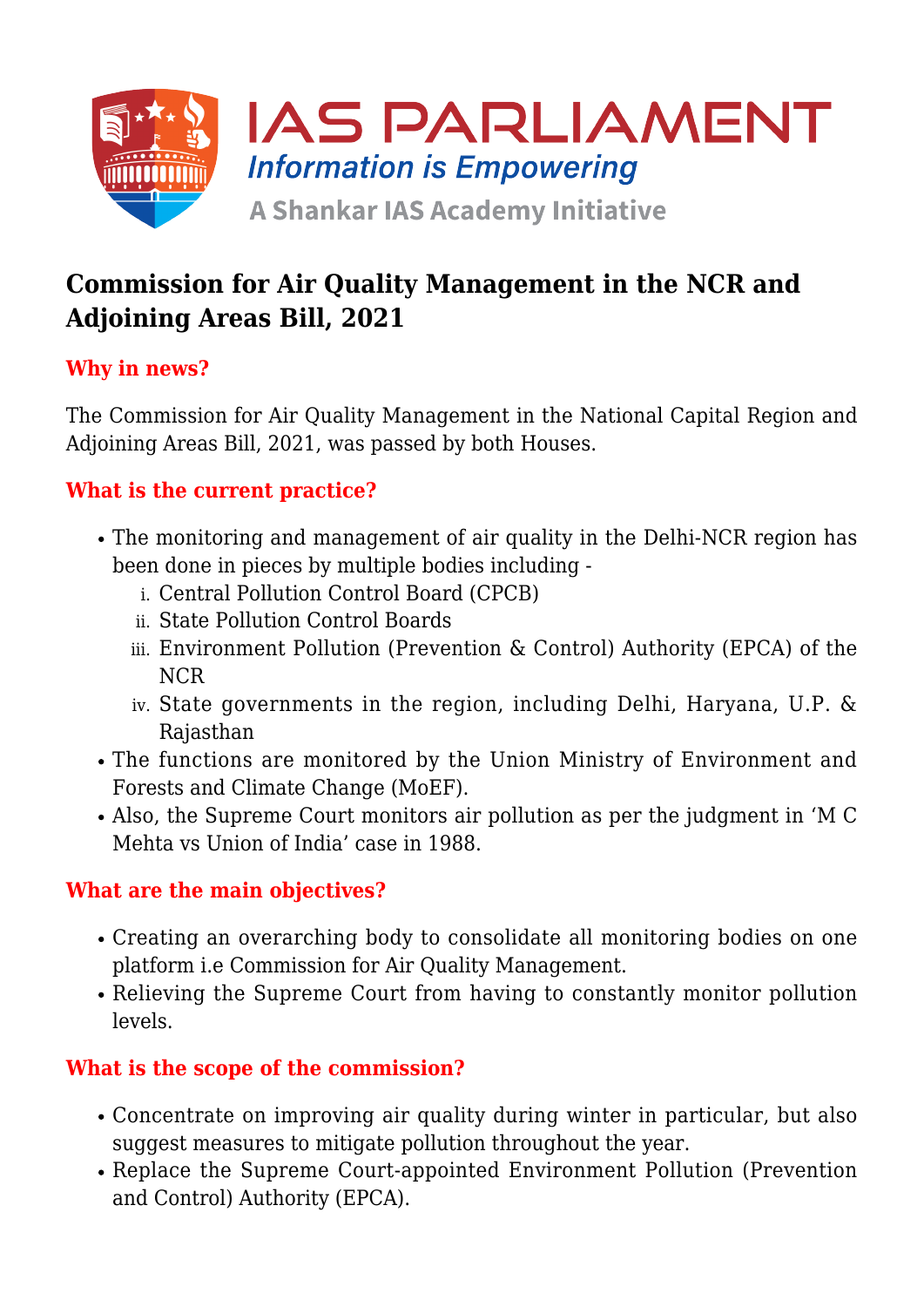### **What are the powers of the commission?**

- The Commission is the most powerful air pollution monitoring body set up by the Centre to date.
- Its rulings / powers will supersede any other law / any other body in matters of pollution.
- The Commission has the powers to do the following:
	- 1. take measures, issue directions and entertain complaints
	- 2. lay down parameters for air quality and emission or discharge of environmental pollutants
	- 3. restrict industries in any area, carry out random inspections, close down an industry or cut its power and water supply in case of noncompliance
	- 4. coordinate action taken by states on air pollution, monitor the measures taken by the states to prevent stubble burning
	- 5. has penal provisions that the EPCA did now have

#### **What will be the composition of the commission?**

- Full-time chairperson experience of not less than 15 years in the environmental protection and pollution control field, or administrative experience of not less than 25 years
- Members
	- 1. an official from the Environment Ministry
	- 2. five ex-officio members who are either chief secretaries or secretaries from Delhi, Punjab, Haryana, Rajasthan & UP
	- 3. one full-time member who is or has been a joint secretary; three fulltime independent technical members who are experts in air pollution
	- 4. one technical member each from the CPCB and ISRO
	- 5. three members from NGOs who deal in air pollution;three members, being stakeholders from various related sectors such as agriculture, industry, transport or construction
	- 6. one representative of the NITI Aayog; representatives of several ministries; representatives of any association from the commerce or industry sector
- The commission will have at least 3 sub-committees Monitoring and identification; Safeguarding and enforcement; Research & development.

#### **What are the contentious provisions?**

**Environmental compensation from farmers -** The Bill, in its earlier version, proposed penalization of farmers (imprisonment of up to 5 years & a